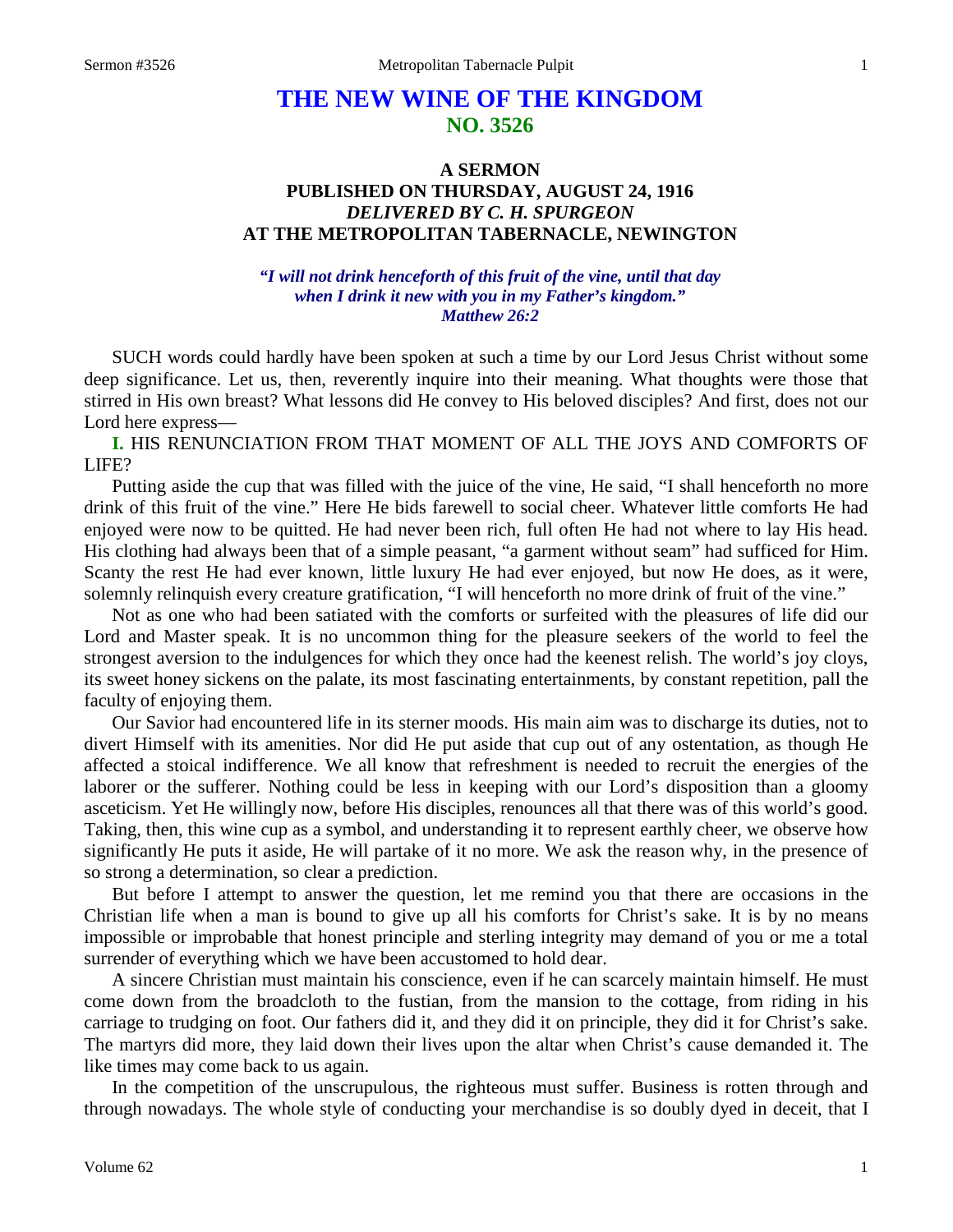should not marvel if a Christian often finds himself a loser by doing the right thing and maintaining a strict integrity.

But we must sooner be losers in this way than lose our acceptance with God. We must be willing to sink in the world's esteem, and be counted fools for Christ's sake, rather than amass riches and rise to a position of commercial influence through any equivocal dealings or any sort of duplicity. We must keep our consciences from being soiled with the wiles and stratagems of those whose ingenuity is always directed to the promotion of bubble companies, or the practice of some disingenuous *finesse,* whereby they lie in wait to deceive the unwary.

Refrain yourselves from every false way. But do not vaunt your own purity or be ostentatious of your own virtue, as if you were better than others. Above all things, do not make a cross for yourselves, and then put it on your own back and act the martyr. But when you must take up your cross for your Master's sake, do it as He did, with fidelity, yet with meekness, and say, "I will no more drink of this fruit of the vine, I will no more seek the esteem of my fellows, I will no more cultivate the world's friendship. I will no more foster the affection of those who once loved me in my sins, I will give up anything, I will give up everything, I will give up life itself, if need be, that I may glorify God, as my Lord and Master did."

Now why did our Lord thus say, "I will no more drink of this fruit of the vine"? It was *because now He had other work to do,* He must, therefore, forego all that would stand in the way of His accomplishing it. He had to sweat the bloody sweat, He had to stand accused before Pilate and Herod, He had to bear His cross through Jerusalem's malicious crowds, He had to give His hands to the nails, and His feet to the cruel iron. These were no times for thinking of comforts.

And the cause of the Master may sometimes make the like demands upon us. The man who will devote himself to the mission field must be willing to dispense with much of that personal and social comfort and gratification which those who stay at home look upon as the best recompense of their daily toil. The minister of Christ, if he would serve his Master diligently, must deny himself the rest and ease to which he would have a right if he were engaged in secular pursuits.

For your Master's work you must be prepared to forsake all and yield yourself up to Him unreservedly. You are not true to Christ, nor fit to put your hand to His plough, if you pull that hand back because it involves any sacrifice, however heavy. If Christ gave up the wine cup and renounced by that act everything like the comforts of life, you, too, if you have noble work to do for God, must follow His example, and in so doing you shall have your reward.

Our Savior did this, again, because *His love to men constrained Him*. Giving up the fruit of the vine was not in itself a great act of self-negation, but as a symbol it was very significant. As I have already observed, it betokened His putting aside everything that is considered gratifying and joyous in life. Jesus Christ, out of love to us, gave up all. The heaven of heavens could not contain Him. The adoration of angels fell short of His glory. He was "God over all, blessed for ever." Yet a manger held Him, and a cross upheld Him!

What a stoop was that—from the highest throne in glory to be a man of sorrow and acquainted with grief, and this out of love to those who hated Him, and they proved their hate by putting Him to death! Most sweetly will this truth refresh us if we remember that it was out of love *to us*. We deserved nothing of Him. Love to miserable sinners, nothing but pure love, could have led Him to resign His gracious breath. He loved me ere I had a thought of love to Him. He loved you when you were struggling against His grace and defying all His law.

Oh! think of His giving up everything out of ardent love! How this ought to nerve us for toil or suffering! How it ought to inflame us with love to Him! How willing it should make us to give up anything out of love to Him, and love to our fellow men! Alas! that so few of us ever make sacrifices out of love to souls! We can do a little ordinary service which involves but little fatigue and little inconvenience, but oh! to have the old spirit of chivalry burning in our breasts which would make us cast ourselves upon the very teeth of death out of zeal for the cause of Christ!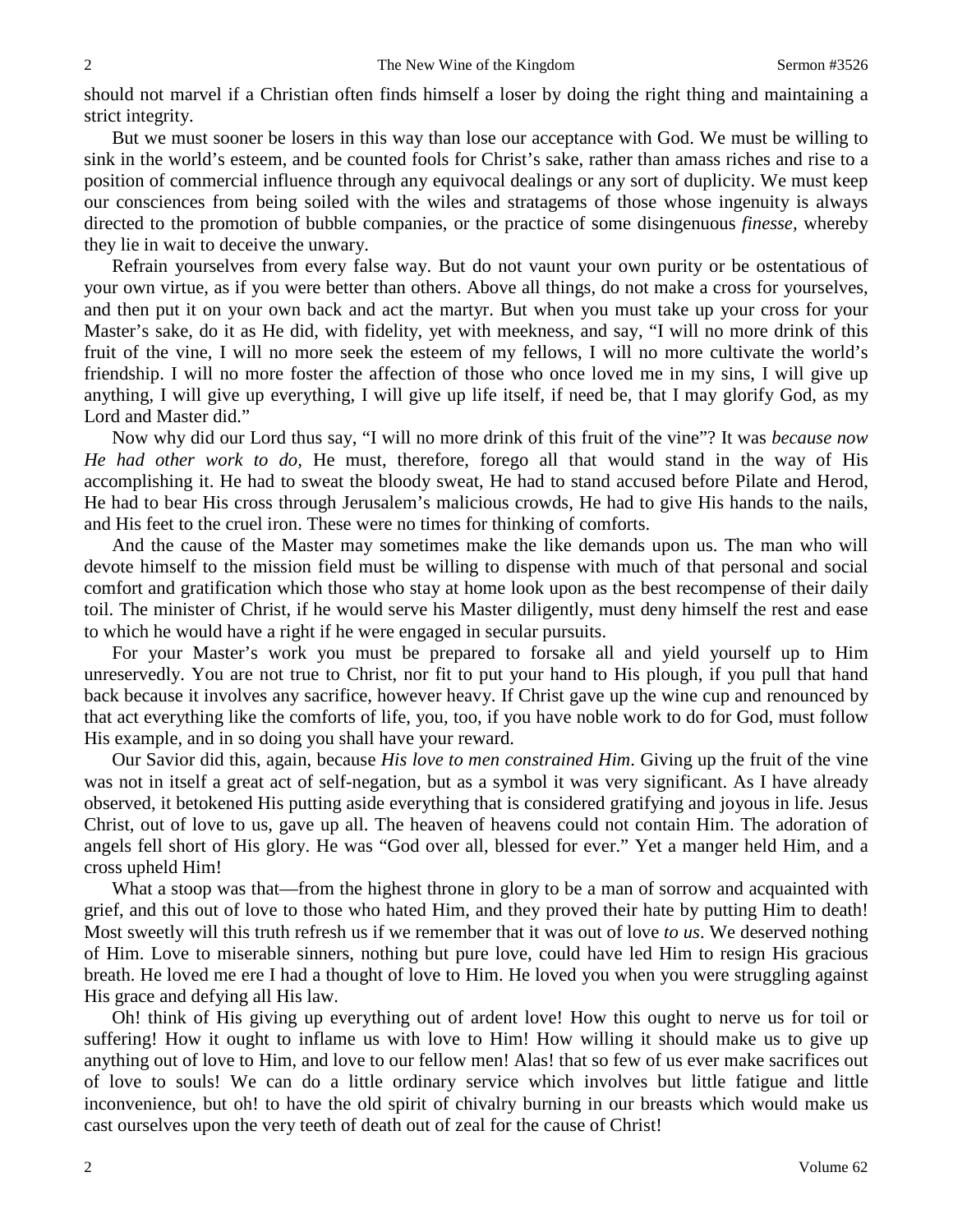Oh! that some young men here could be moved by the love of Jesus to give themselves up from this moment to live and die for Him! Oh! that some holy women would renew their early consecration vows, and from this very hour be servants of the Lord Jesus Christ, and of none beside! The church wants some few conspicuous specimens of self-denying holiness, and perhaps those few, like standard bearers lifting up the ensign, would attract many others, and the church might lift herself up from the low level of our poor, weak, beggarly profession. We might then serve Jesus a little after the manner that He deserves to be served and surrender ourselves to Him more after the fashion of His surrendering Himself for us.

I take it that this no more drinking of the fruit of the vine means more than my tongue could ever tell, though I spoke on for many an hour. So I leave the thought with you. It is Jesus renouncing all that makes life happy, giving up everything that cheers and gladdens, sanctifying Himself for our sakes because He is called to a noble work by His Father and by His God.

But now, secondly, I would have you think of our Lord—

#### **II.** AS TAKING FAREWELL OF EARTH.

He took the cup, and making that the symbol of everything below, He said, "I will no more drink of this fruit of the vine." He bade farewell to His disciples, and to the earth, upon which He had lived for three and thirty years, and this He did without any repining. He did not say, "Why am I taken away in the strength of My days? Why, when scarce forty years old, must My sun go down at noon? Why, ere I have attained the full age of man, must I be laid in the grave?" No, not a word of it, and when your turn and mine shall come to bid farewell to everything on earth, and to part with all below, may we cheerfully yield to the summons without one single word of repining against God!

Oh! Lord, You have called me home to rest, it was but morning, and my work was scarce begun, and I had fondly mapped it out in the hope of much service to Yourself and Your church, but if You bid me come home, I will thank You that I have not to bear the heat and burden of the day.

Or if it is in middle life, just when my work is about me, and I am busy in the vineyard, that my time of departure should come, may I still be content! There are the plants and flowers I have so fondly nurtured, yonder is a tree that was about to bud, and here is what I hoped would be a fruit-bearing vine, but Master, though I should like to have seen all these reach their maturity, and though my pride may say, "What will the church do without me when I am gone?" Yet, Lord, You did without me ere I was born, and so here in the strength of my days You call me to leave these things, and I come, I come.

And if the call shall come to you at night, or towards evening—as it will do, I know, to some of you, dear brethren and sisters, who are getting grey and old in years—I hope you will feel, "Lord, it is well, our day's work is over, the shadows have lengthened, it is time to fall asleep, we do not stand so much in the earth as on it, we are waiting to be taken home, to be gathered into the Garner."

Yes, without regret, I say, without any repining against the will of God, may we heave the anchor and go into port, may we just quietly shut our eyes on earth, and open them in heaven to behold the beatific vision, without having made our last word on earth to be an act of rebellion by lamenting that the voice says, "Rise up, and come away."

Our Lord did not withdraw from the world as an ascetic. He did not dash the cup to the ground or denounce its contents. He did not put away life, saying, "It is sour, I will taste no more of it." I think I have heard some people talk about life with very much of that bitter spirit which cannot brook its toils and cares. They want to go home, they tell us, when in truth there is more infirmity than faith in the wish they express. They are idle. They are not willing to bear their cross. They are weary of suffering for their Master.

Oh! shame on us if we are like lazy workmen, always looking for Saturday nights! Such fellows are never worth their pay. Shame upon us if we are courting the grave that we may rest from our labors while there are yet wanderers to be sought, outcasts to be restored, sinners to be saved! Are there not kinsfolk and neighbors of ours that can hear the Gospel from our lips? Are there no children to be taught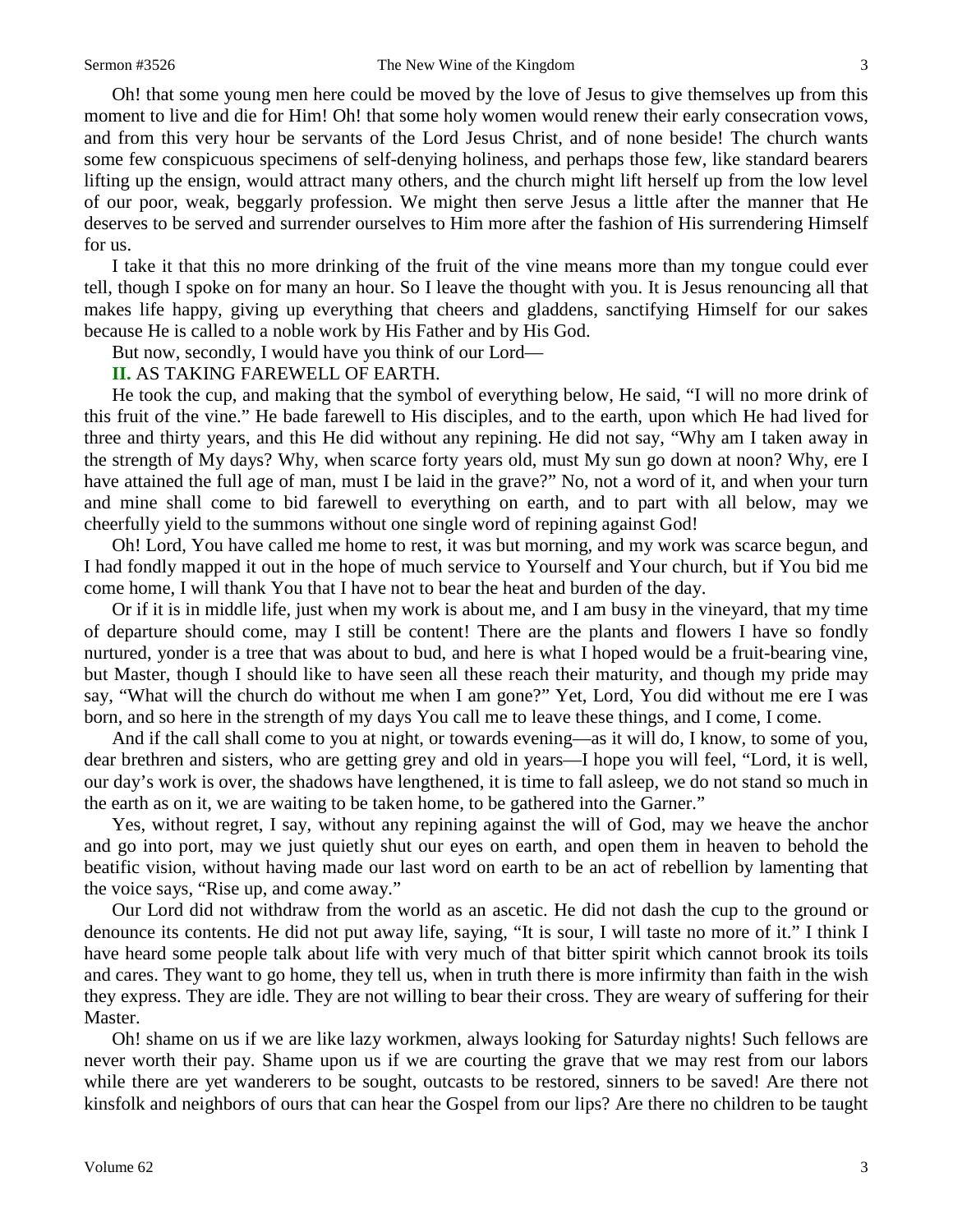in our schools? Are there no little ones to be lifted out from the miry clay? Are there not fresh battles to be fought for Christ, new enterprises to be carried forward, regions beyond to be explored?

If you have a real interest in the Redeemer's kingdom, you may well ask for a longer life if it is God's will that you may take a larger share in these labors of love, and have weightier crowns to present to that dear Savior who has gone before us to prepare mansions for our rest. Thus, without repining on the one hand, or even a tinge of asceticism on the other hand, He puts away the cup with as cheerful an air as He took it. He sets His face towards death. "I *will* no more drink."

And then notice how *He stops, as it were on the way*. His composure is unruffled, as though death were to Him but the goal of His earthly career, or rather a station on His journey to heaven. He knows He is about to depart, and yet He deplores it not, for He perceives that it is expedient for His disciples and desirable for Himself that He should go away.

Oh! that when our days below come to a close, when we hear the Master's call, and feel the symptoms of approaching death, we may not be dismayed or frightened! God grant that we may take leave of this mortal life with peaceful confidence and holy calm! Should our exit be slow and painful, may we be steadfast in faith and full of patience! Or should it be otherwise, sudden and unexpected, may we be no less prepared and ready!

Floods of wrath rose high at our Lord's death, but there shall be no such tumult about ours. The curse gathered around His dying head—a blessing shall make a halo around ours. There was no sort of pallet for Him to die upon, the cross was His couch. The sweet comfort of looking up to God was wanting to Him. *"Eli, Eli, lama sabachthani,"* was His dying cry. But we have our Lord to meet us, and He has promised that He will make our bed in our sickness. Our third reflection shall be this—

**III.** OUR LORD'S WORDS CONTAINED HIS DYING ANTICIPATION.

Said He not, "I will no more drink of this fruit of the vine, *until* that day when I drink it new with you in my Father's kingdom"? He knew He should die, but He knew that that was not the end, He expected happier and brighter days, fairer banquets, fresher wine, and purer joys. Now did Christ mean heaven? I think He did, though that was not all. Yet were it heaven which He just then anticipated? Follow out the prospect. Does He not picture heaven to us as a place of festive enjoyment?

When He says, "I shall drink no more this fruit of the vine now with you," does He not imply that in heaven is the meeting place of them that triumph, and the state rooms of them that feast? All the enjoyments that can be imagined, and more, belong to the beatific state of the glorified. Whatever could conduce to make an intellectual mind happy, whatever could tend to make a refined spirit full of bliss, shall be our portion. At God's right hand there are rivers of joy and pleasures for evermore.

We learn, too, that the joys of heaven are *social,* for Jesus says, "Until I drink it new *with you."* I wonder what those make of heaven who think we shall not recognize one another there? I rather admire the reply of a good minister to his wife, who, when she asked him whether he would know her in heaven, said, "Know you in heaven! Of course I shall, I know you here, and I shall not be a greater fool there than I am here."

We are to sit down with Abraham, and Isaac, and Jacob, and they will not have golden masks or veils that shall cover their faces. Heaven is a place where they shall eat and drink, and rejoice together, and I take it that much of the joy of heaven will consist in seeing the bright spirits whom we shall recognize as being men and women in whom Christ's Spirit dwelt on earth, and in whom Christ's shall dwell above.

Oh! I reckon on meeting David, whose psalms have so often cheered my soul. I long to meet with Martin Luther and Calvin, and to have the power of seeing such men as Whitfield and Wesley, and walking and talking with them in the golden streets. Yes, heaven would scarcely be so full of charms in the prospect if there were not the full conviction in our minds that we should know the saints, and feast with them after a spiritual sort.

But still our Lord's description of heaven *represents Himself as happy, and happy with His people*, "Until I drink it new *with you."* Alas! these earthly banquets are too often so vitiated with revelry and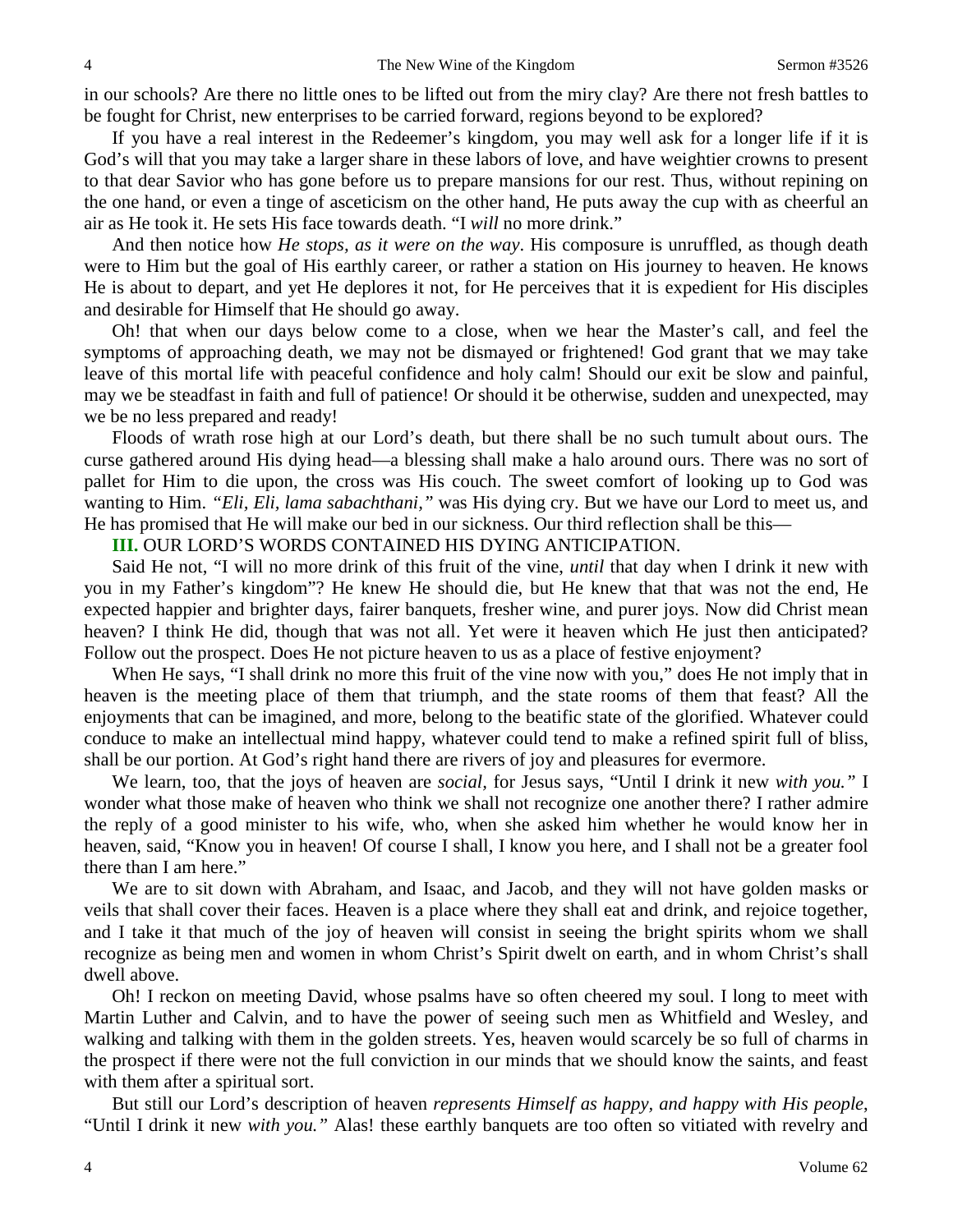excess, that while using them as emblems of the feast above, I feel as if I half dishonored that feast. In many cases the festivities of earth have become so degraded and wicked that the Christian shrinks from mingling with them. But we shall drink it new—this wine of heaven. The wine of heaven shall be nought that can make us sin, or even think of evil. There shall be in it nothing impure or polluted.

#### *"Pure are the joys above the skies, And all the region peace."*

And those joys will not be like those of earth—fickle and frothy, volatile and variable, by reason of which we are often lifted up, only to betray our weakness and presumption. The wine will be new, it will be holier joy, purer, sweeter. It will be a divine joy, in which Christ will have His share, and we, His people, shall each one take our portion.

I have been wondering what will be the exhilarating contents of the wine cup that we shall drink with Christ in heaven. I think it will be partly *the joy of hearing that sinners repent on earth*. We shall hear about it. The angels do. "There is joy in heaven among the angels of God over one sinner that repenteth." Oh! how glad we shall be when we hear that after we were dead and gone our dear boy was converted, and that in that place where we were once wont to assemble God's Spirit is still resting on the ministry.

It will be a joy to hear the angels come and tell of tens of thousands of sinners brought to Jesus weeping, and finding pardon in His blood. There is a grand cup in store for you that love souls, when you shall hear these good tidings. It is Christ's cup, I know, but you, too, shall drink of it.

Another ingredient of the joy will be *to see the saints holding on their way and increasing in their likeness to Christ*—to see the boy growing up and resisting temptation, and all his spiritual faculties developing. It is the joy of Christ to see His saints below growing in grace and persevering under difficulties, and that is the cup of which we shall drink too. We shall be cheered by seeing our brethren who will be fighting the battle in this world when we have quit it.

Shall we see them? See them! Why not? What says the apostle? "Seeing that we are encompassed about with so great a cloud of witnesses." Who are the "witnesses" but those bright and immaculate spirits who, from the battlements of heaven, look down and rejoice as they see us win the race? And we shall soon take our place among the spectators and look down and see the race of the righteous whom we have left behind, and rejoice as we see them win their crowns.

Another ingredient of that heavenly cup will be *to see the saints come up to heaven*. Oh! what bliss it is to Christ as, one by one, they come up to His bosom, the purchase of His agonies, each one exhibiting the power of His grace in the change of their nature. If I could get a place hard by the gate, how I should like to welcome some of the younger ones of this congregation who may not arrive till long after we have entered into rest! Yes, Christ is not losing His reward. He does see of His soul's travail, and how we, too, will clap our hands as we say to one another—

> *"They come, they come; Thine exiled bands, Where'er they rest or roam, Have heard Thy voice in distant lands, And hasten to their home.*

*Thus, though the universe shall burn, And God His works destroy, With songs Thy ransomed shall return, And everlasting joy."*

Above all, and perhaps best of all, the wine cups of heaven are filled with *the brimming, sparkling joy of delight in God's glory*. In the latter days the hymn that now breaks on Christian ears shall salute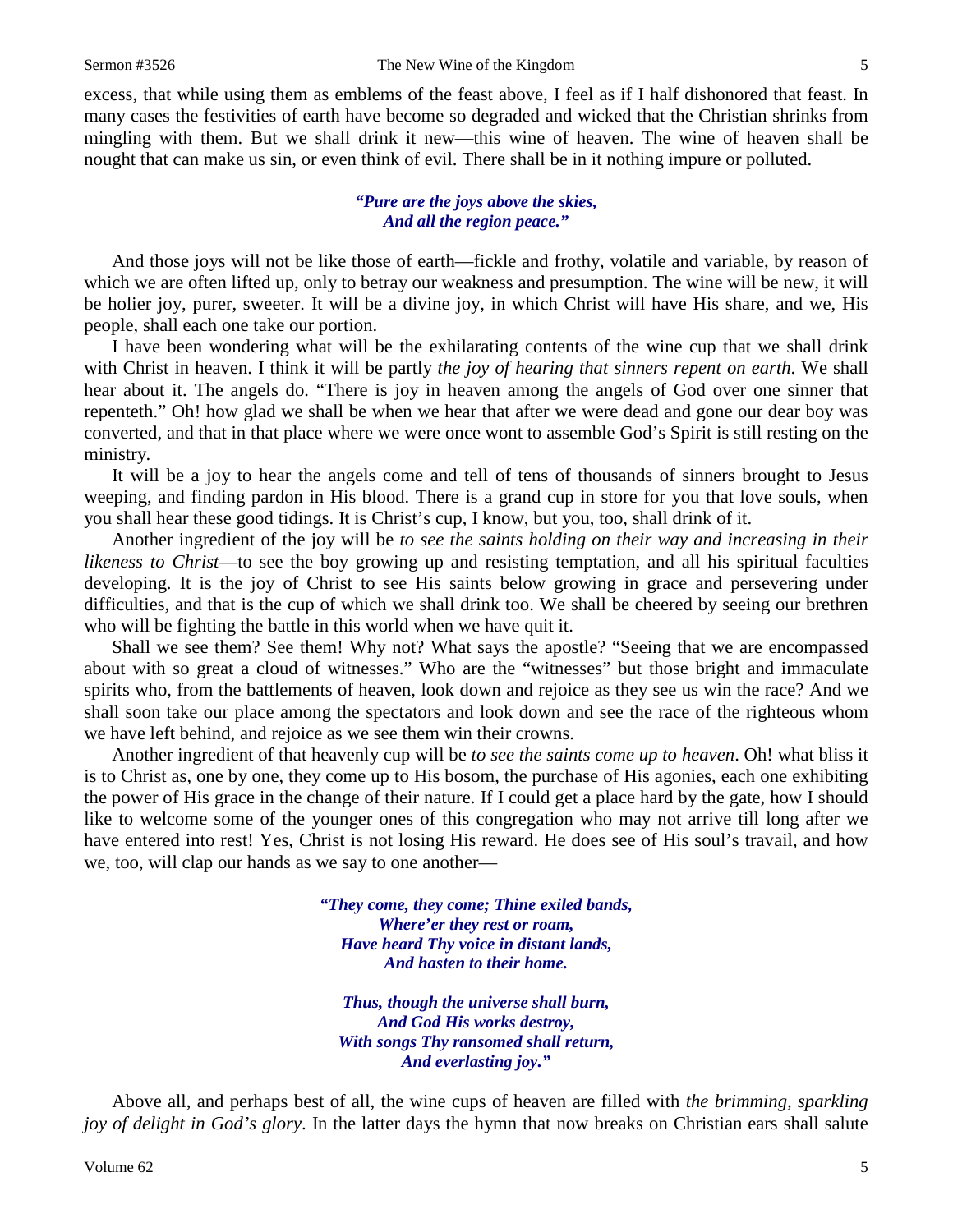the ear of every savage and barbarian. They that go down to the sea in ships shall sing the name of Christ as they spread the sail! The ranger in Arabia's deserts shall listen to the name of Jesus, the Savior of men, Far off, the swarthy inhabitants of Africa's sunny plains, and up yonder, where the sun scarcely shines on the natives of frosty Labrador, in every region of the earth, prayer shall be made for Him continually, and daily shall He be praised. God shall be glorified, the whole world shall become an altar for God's praise, His saints shall worship Him, and sin, death, and hell shall be overturned, and Christ, if He drinks of this cup new in His Father's kingdom, will give us who share in His struggle to partake also in His victory.

But surely this is not all. I think when Christ said, "Until I drink it new with you in my Father's kingdom," He referred to *His second coming to the establishment of the kingdom of God,* to the millennial splendor of the Redeemer's reign, and to that which will close it, when He shall deliver up the kingdom, the mediatorial kingdom, to God, even the Father, and God shall be All in All.

I am not going to prophesy. That is not my line. Those brethren who can prophesy succeed so admirably well in duping their followers, and also in contradicting one another, that I feel no inclination to enlist in their ranks, but if I can make anything out of God's Word, it is clear that a day shall come when the cause of Christ shall have supremacy, when the kingdom of God shall be among men, when here on earth the Jew shall own the Messiah, and the nations of the Gentiles shall come bending before His throne.

There is to be a time when universal peace shall prevail, when the sword shall be beaten into a ploughshare, and the spear into a pruning hook, and there is to be a day when Satan shall be bound and cast into his infernal den in prison, when death and hell also are to be cast into the lake of fire.

I take that to mean that there will be a day when good will triumph over evil, when righteousness will vanquish iniquity, when God shall have put beneath His feet manifestly before the sons of men all those rebel bands of demons and men who stood out against Him, and all the consequences of their sin in diminishing the glory of God shall be forever put away.

Such a day shall come, when the great hallelujah shall be sung, when the marriage banqueting table shall be spread, when every elect soul shall sit at it, with Christ at the head, when every soul redeemed by Jesus' blood from among men, every soul quickened by the Holy Ghost and kept by the power of God unto salvation, shall, with his body raised from the dead, being perfect according to the adoption and the promise, stand up, with Christ at the head, and—

> *"Sing hallelujah to God and the Lamb, And sing hallelujah forever, Amen."*

Then shall this glorious wine cup of the New Jerusalem's best wine be passed from lip to lip. Then shall God be worshipped by all His redeemed. Then shall tears be wiped away, and sin and grief shall cease forever. Then shall be fulfilled the saying of the Master, "I will not drink henceforth of this fruit of the vine, until that day when I drink it new with you in my Father's kingdom." Roll on, ye wheels of time, roll on and bring the glorious day, and may we be there! Amen.

## **EXPOSITION BY C. H. SPURGEON**

### *ROMANS 8:26-30, REVELATION 21:10-27, 22:1-5*

**Romans Chapter 8. Verse 26.** *Likewise the Spirit also helpeth our infirmities: for we know not what we should pray for as we ought: but the Spirit itself maketh intercession for us with groanings which cannot be uttered.*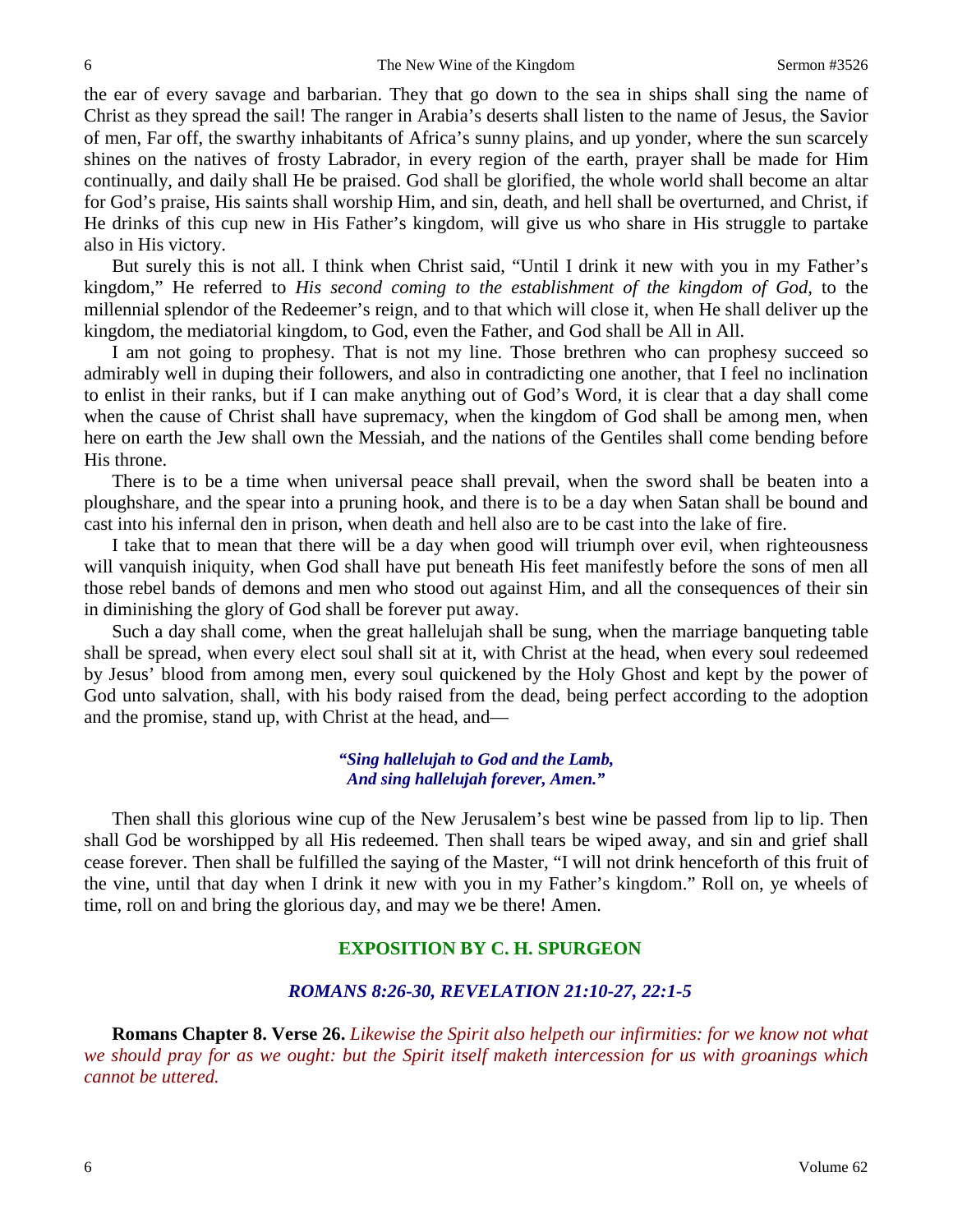Groanings, then, are prayers, aye, and prayers which the Spirit of God most certainly hears. And those desires which altogether exhaust language, or which cannot be put into language by reason of the exhaustion of our sorrow, are nevertheless heard of God, for the Spirit of God is in them.

**27.** *And he that searcheth the hearts knoweth what is the mind of the Spirit, because he maketh intercession for the saints according to the will of God.*

That is, when the mind lies still, and God the Holy Spirit writes His will upon it, He also writes God's will. Hence such prayers are sure to be effectual, for they are but the shadow of God's secret purpose falling upon the soul as a kind of prelude to the coming fulfillment of that purpose. Saints' prayers are prophets of God's mercies. We are sure of it, we have no doubt whatever, we know it by experience, as well as by revelation.

**28.** *And we know that all things work together for good to them that love God,—*

Not yet "all mankind," but those who "love God."

**28.** *To them who are the called according to his purpose.*

For they would never have loved God if He had not called them to it, and had not purposed to call them.

**29-30.** *For whom he did foreknow, he also did predestinate to be conformed to the image of his Son, that he might be the firstborn among many brethren. Moreover whom he did predestinate, them he also called: and whom he called, them he also justified: and whom he justified, them he also glorified.*

One is tempted to linger over that golden chain, and examine every link. It will suffice, however, to observe that every link is well fastened to the next. Where there is the "foreknowledge," which is alias the "forelove," there is also "elect"—there must be '"called"—there shall certainly be "justification," and where that is, there must be "glory."

Here we shall see a picture of what the church of God is to be in the latter days, but inasmuch as this vision came out of heaven, it gives us an idea of what is in heaven already. Crowded as it is with almost impossible beauties, this description is given to us to let us think, and by faith conceive, of the glories of the future state!

**Revelation Chapter 21. Verses 10-11.** *And he carried me away in the spirit to a great and high mountain, and shewed me that great city, the holy Jerusalem, descending out of heaven from God, having the glory of God: and her light was like unto a stone most precious, even like a jasper stone, clear as crystal;*

But what the glory of God may be, what mortal mind can imagine? All the imagery which the apostle uses must fall far short of that simple expression, "Having the glory of God." That glory is to be upon the church, and upon every individual member of it. The glory of every believer shall be nothing less than the glory of God.

**12-13.** *And had a wall great and high, and had twelve gates, and at the gates twelve angels, and names written thereon, which are the names of the twelve tribes of the children of Israel: on the east three gates; on the north three gates; on the south three gates; and on the west three gates.*

From every quarter of the world God's chosen shall come and find a gate straight before them, an entrance into heaven. Die at the Equator, or die at the Pole, there is an immediate entrance into the rest of God from any place where we may die. Blessed be the name of God for this.

**14-16.** *And the wall of the city had twelve foundations, and in them the names of the twelve apostles of the Lamb. And he that talked with me had a golden reed to measure the city, and the gates thereof, and the wall thereof. And the city lieth foursquare, and the length is as large as the breadth: and he measured the city with the reed, twelve thousand furlongs. The length and the breadth and the height of it are equal.*

This is an idea scarcely to be grasped, to see a city which is as high as it is broad. Such cities cannot exist on earth. They are meant for that glorious future state. They will exist under the new heavens and in the new earth, for which we look for at the coming of our Lord.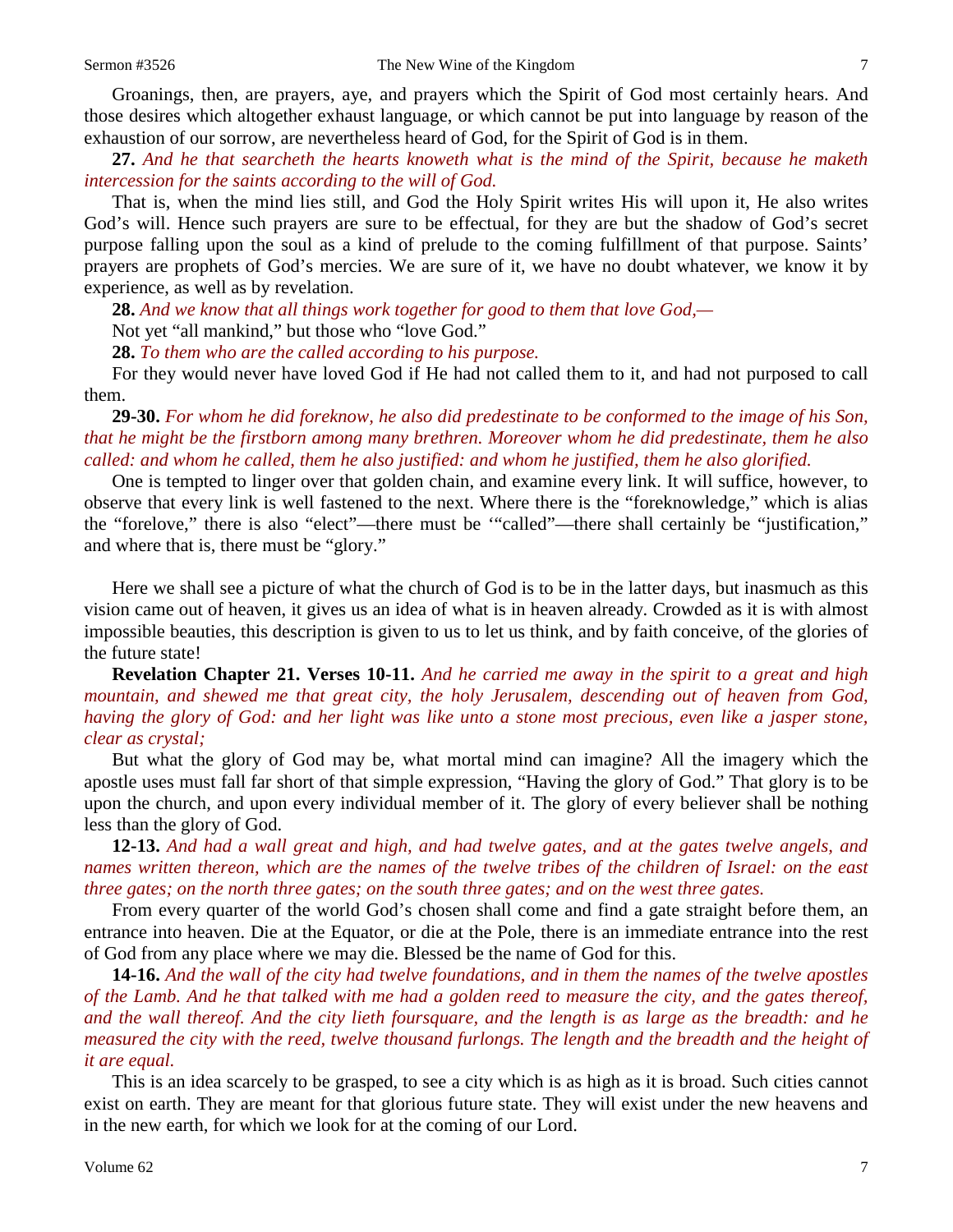**17-18.** *And he measured the wall thereof, an hundred and forty and four cubits, according to the measure of a man, that is, of the angel. And the building of the wall of it was of jasper: and the city was pure gold, like unto clear glass.*

All these joys are without sediment of sin. Gold on earth is a dull thing. You cannot look into it. But the joys of heaven, if compared to gold, must be diaphanous. "Pure gold like unto clear glass"—all the earth taken out of it, all its earthly grossness quit. The joy of heaven is divine.

**19-20.** *And the foundations of the wall of the city were garnished with all manner of precious stones. The first foundation was jasper; the second, sapphire; the third, a chalcedony; the fourth, an emerald; the fifth, sardonyx; the sixth, sardius; the seventh, chrysolite; the eighth, beryl; the ninth, a topaz; the tenth, a chrysoprasus; the eleventh, a jacinth; the twelfth, an amethyst.*

See how lovingly our apostle counts the foundations. He might have run them all into one, and said, "The foundations were of these twelve stones," but it must be the first foundation, the second, the third, the fourth. He dwells on every one. The joys of heaven will bear dwelling upon, they will bear reflection. Here our joys, when they are over, leave but a handful of thorns—but a handful of ashes like thorns that crackle and blaze under the pot, and leave little behind them. But the joys eternal and spiritual will bear for us to go into detail, and each one shall be most precious.

**21.** *And the twelve gates were twelve pearls.*

Whoever heard of such pearls? In what ocean but in the depth of God could such pearls be found? The twelve gates were twelve pearls.

**21.** *Every several gate was of one pearl: and the street of the city was pure gold, as it were transparent glass.*

Streets are used for fellowship. There men meet each other, and the fellowship of heaven will be golden, bright, clear, perfect. Here, when we meet with one another, we soon display and discover our mutual faults, but there they shall delight each other with their common beauty, all the beauties being borrowed from the Lamb, who is the glory of the place.

**22.** *And I saw no temple therein:*

For it was all one temple.

**22-23.** *For the Lord God Almighty and the Lamb are the temple of it. And the city had no need of the sun, neither of the moon, to shine in it; for the glory of God did lighten it, and the Lamb is the light thereof.*

Let us be going that way soon, brothers. Ah! my brothers, may we all meet there. What must it be to be there!

**24-27.** *And the nations of them which are saved shall walk in the light of it: and the kings of the earth do bring their glory and honor into it. And the gates of it shall not be shut at all by day: for there shall be no night there. And they shall bring the glory and honor of the nations unto it. And there shall in no wise enter into it any thing that defileth, neither whatsoever worketh abomination, or maketh a lie: but they which are written in the Lamb's book of life.*

**Chapter 22. Verses 1-2.** *And he shewed me a pure river of water of life, clear as crystal, proceeding out of the throne of God and of the Lamb. In the midst of the street of it, and on either side of the river, was there the tree of life, which bare twelve manner of fruits, and yielded her fruit every month: and the leaves of the tree were for the healing of the nations.*

Abounding joy, varied joy, ever changing, yet ever perfect, a tree which bears twelve manner of fruits, and yet fruits every month. Oh! when shall we get away to those golden orchards, when shall we sit under those vines, and press the clusters with our lips?

**3.** *And there shall be no more curse:* Of labor, of sin, of sorrow, of death.

**3.** *But the throne of God and of the Lamb shall be in it;*